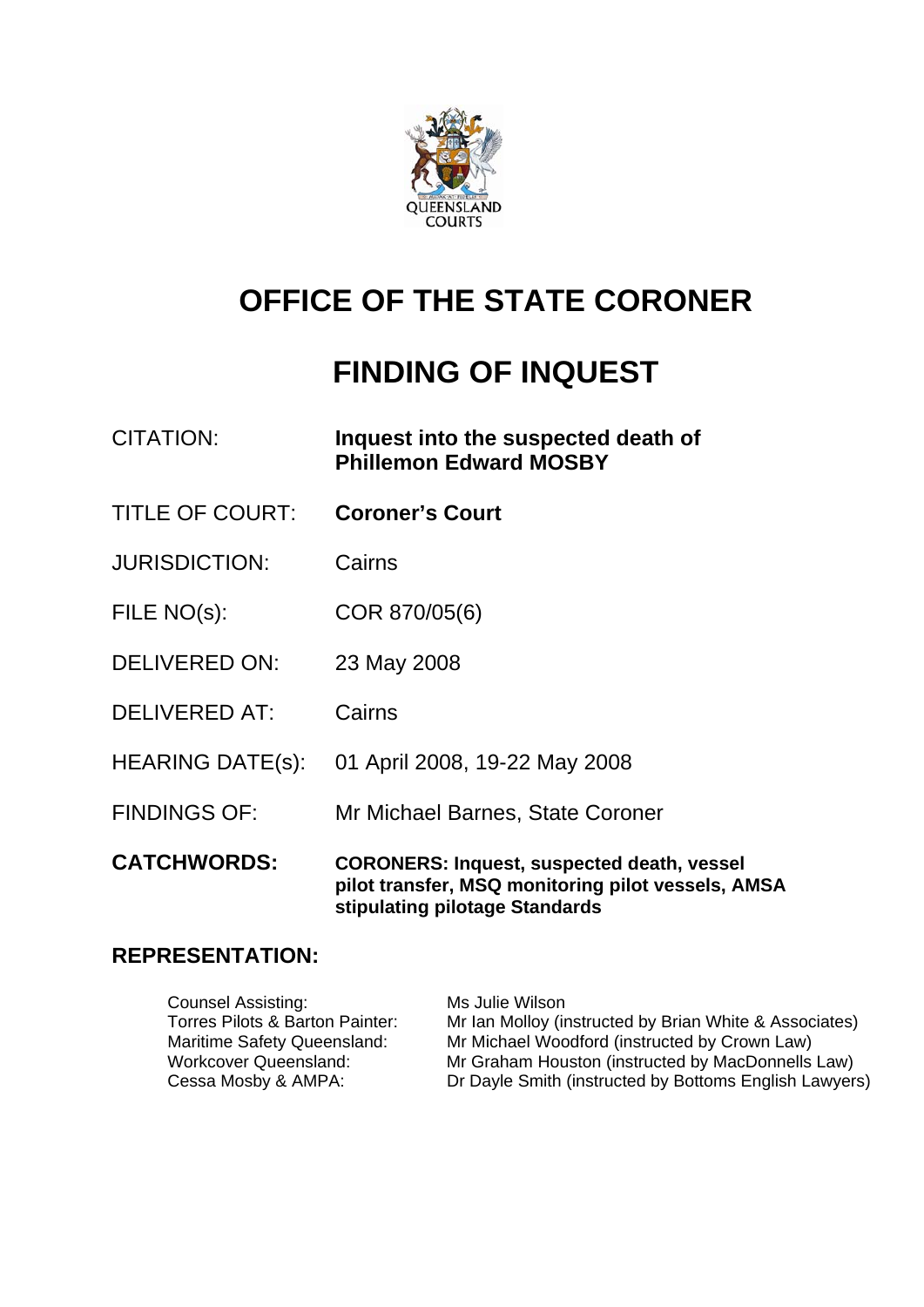## **Table of contents**

| Absence of mandatory training, safety and operations manuals11         |  |
|------------------------------------------------------------------------|--|
|                                                                        |  |
|                                                                        |  |
|                                                                        |  |
|                                                                        |  |
| Recommendation 1 - Review of failure to action Richie complaint  15    |  |
| Recommendation 2 - Risk based targeting of monitoring activities15     |  |
| Recommendation 3 – Review of self declaration of seaworthiness 15      |  |
|                                                                        |  |
| Recommendation 4 - Guidelines for applying the Pilot Vessel Standard16 |  |
|                                                                        |  |
| Recommendation 5 - Review of WH&S / MSQ MOU 17                         |  |
| Recommendation 6- Review of failure to consider prosecution  18        |  |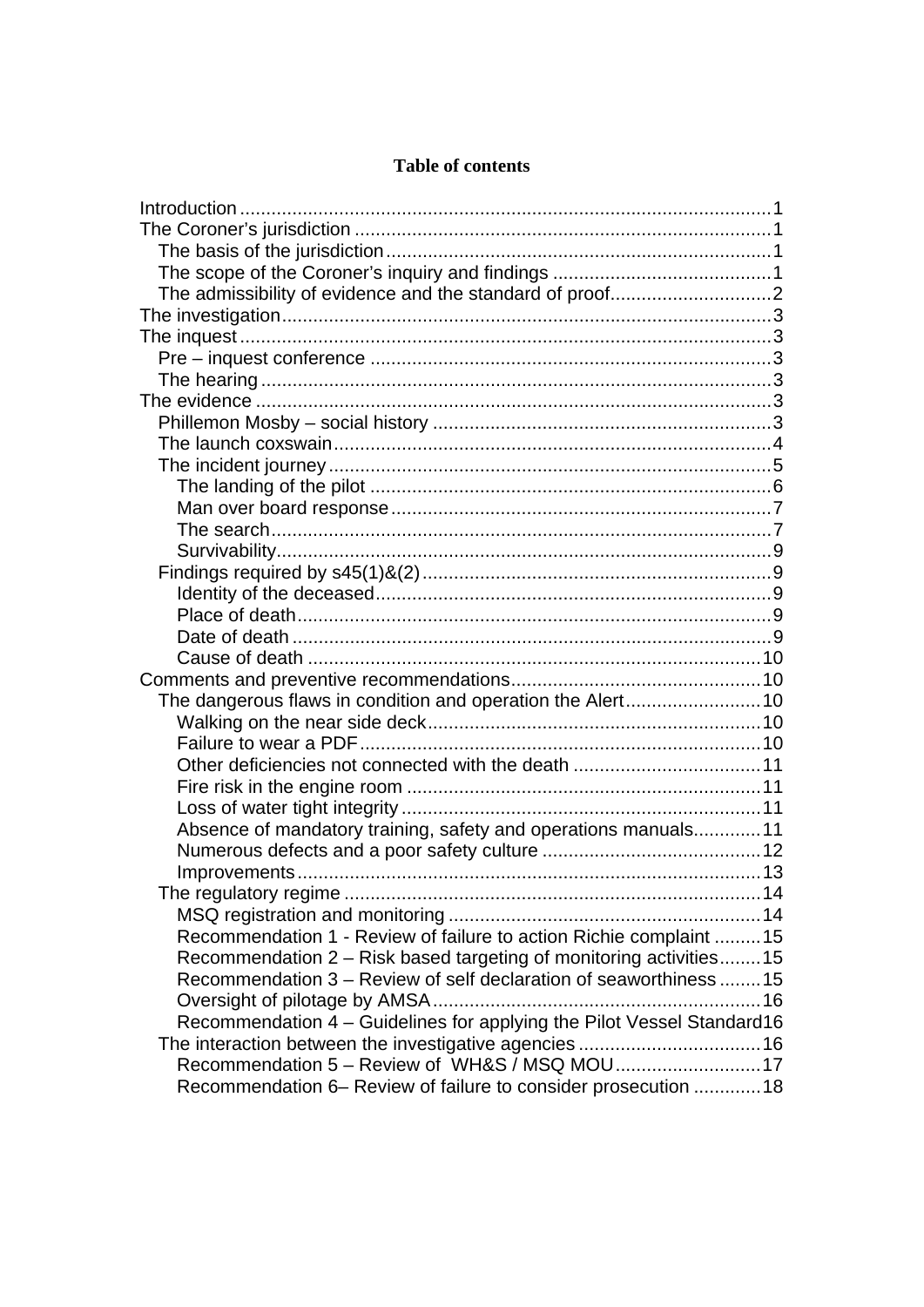<span id="page-2-0"></span>Pursuant to s28 (1) of the *Coroners Act 2003* an inquest was held into the disappearance of Phillemon Edward Mosby. These are my findings. They will be distributed in accordance with requirements of s45(4) and s46(2) of the Act and posted on the web site of the Office of the State Coroner.

## **Introduction**

Phillemon Mosby was a deckhand on the pilot vessel '"*Alert*"'. It left Poruma (also known as Coconut Island) at approximately 1.30am on Wednesday, 27 October 2004 to transport a marine pilot to a merchant vessel.

The transfer of the pilot onto the merchant vessel was achieved without incident. However, during the process of transferring the pilot's luggage onto the ship via a heaving line, Mr Mosby disappeared.

These findings seek to explain what became of Mr Mosby and recommend changes to the regime regulating pilotage providers and the manner of responding to such incidents.

## **The Coroner's jurisdiction**

Before turning to the evidence, I will say something about the nature of the coronial jurisdiction.

## *The basis of the jurisdiction*

Mr Mosby's disappearance was reported to the Office of the State Coroner on 21 February 2005 as the investigating officer suspected that he was dead. In fact it is likely that this had been his belief since the day of Mr Mosby's disappearance in October the year before and the delay in the reporting of the suspected death highlights a lacuna in the *Coroners Act* 2003 which I am seeking to address via an amendment to the Act.

The suspected death is reportable if it was likely to have been "*a violent or otherwise unnatural death*" within the terms of  $s8(3)(b)$  of the Act. Accordingly, pursuant to s11(6) I have jurisdiction to investigate the death. Section s28 authorises the holding of an inquest into it.

## *The scope of the Coroner's inquiry and findings*

A coroner has jurisdiction to inquire into the cause and the circumstances of a suspected death.

The Act, in s45(1)and (2), provides that when investigating a suspected death the coroner must, if possible find:-

- whether the death happened, and if so,
- the identity of the deceased,
- how, when and where the death occurred, and
- what caused the death.

After considering all of the evidence presented at the inquest, findings must be given in relation to each of those matters to the extent that they are able to be proved.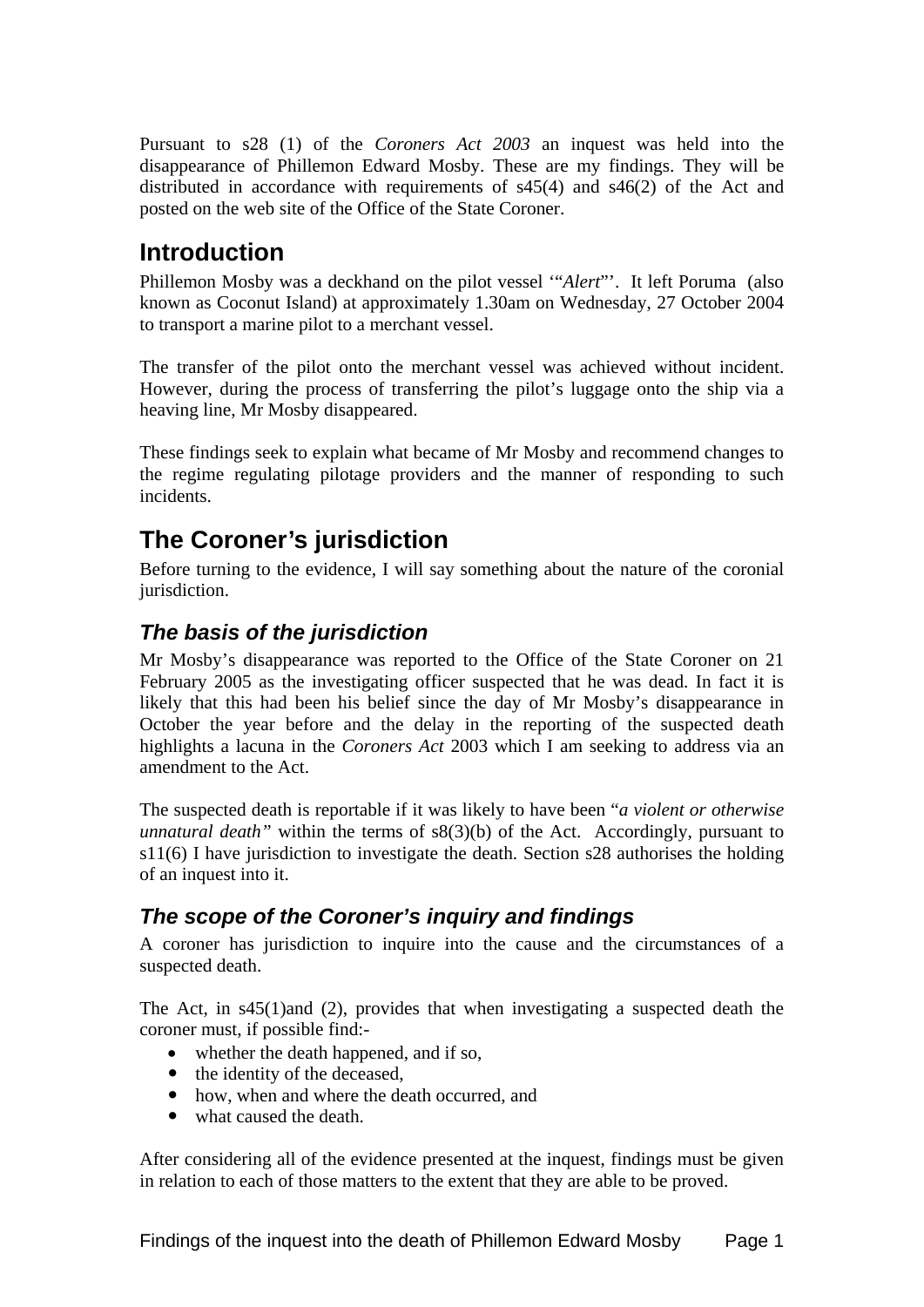<span id="page-3-0"></span>An inquest is not a trial between opposing parties but an inquiry into the death. In a leading English case it was described in this way:-

*It is an inquisitorial process, a process of investigation quite unlike a criminal trial where the prosecutor accuses and the accused defends… The function of an inquest is to seek out and record as many of the facts concerning the death as the public interest requires.*<sup>[1](#page-3-1)</sup>

The focus is on discovering what happened, not on ascribing guilt, attributing blame or apportioning liability. The purpose is to inform the family and the public of how the death occurred with a view to reducing the likelihood of similar deaths. As a result, in so far as it is relevant to this matter, the Act authorises a coroner to "*comment on anything connected with a death investigated at an inquest that relates to* –

*(a) public health or safety ; or* 

*(c) ways to prevent deaths from happening in similar circumstances in the future.*[2](#page-3-2)

The Act prohibits findings or comments including any statement that a person is guilty of an offence or civilly liable for something.<sup>[3](#page-3-3)</sup>

### *The admissibility of evidence and the standard of proof*

Proceedings in a coroner's court are not as constrained as courts exercising criminal or civil jurisdiction because s37 of the Act provides that "*The Coroners Court is not bound by the rules of evidence, but may inform itself in any way it considers appropriate."*

This flexibility has been explained as a consequence of an inquest being a fact-finding exercise rather than a means of apportioning guilt: an inquiry rather than a trial.<sup>[4](#page-3-4)</sup>

A coroner should apply the civil standard of proof, namely the balance of probabilities, but the approach referred to as the *Briginshaw* sliding scale is applicable.<sup>[5](#page-3-5)</sup> This means that the more significant the issue to be determined, the more serious an allegation or the more inherently unlikely an occurrence, the clearer and more persuasive the evidence needed for the trier of fact to be sufficiently satisfied that it has been proven to the civil standard.<sup>[6](#page-3-6)</sup>

It is also clear that a coroner is obliged to comply with the rules of natural justice and to act judicially.<sup>[7](#page-3-7)</sup> This means that no findings adverse to the interest of any party may be made without that party first being given a right to be heard in opposition to that finding. As *Annetts v McCann*<sup>[8](#page-3-8)</sup> makes clear, that includes being given an opportunity

1

<sup>1</sup> *R v South London Coroner; ex parte Thompson* (1982) 126 S.J. 625 2

<span id="page-3-2"></span><span id="page-3-1"></span> $2$  s46(1)

 $3$  s45(5) and s46(3)

<span id="page-3-4"></span><span id="page-3-3"></span><sup>4</sup> *R v South London Coroner; ex parte Thompson* per Lord Lane CJ, (1982) 126 S.J. 625

<span id="page-3-5"></span><sup>5</sup> *Anderson v Blashki* [1993] 2 VR 89 at 96 per Gobbo J 6

<span id="page-3-6"></span> $6$  Briginshaw v Briginshaw (1938) 60 CLR 336 at 361 per Sir Owen Dixon J

<span id="page-3-7"></span><sup>7</sup> *Harmsworth v State Coroner* [1989] VR 989 at 994 and see a useful discussion of the issue in Freckelton I., "Inquest Law" in *The inquest handbook*, Selby H., Federation Press, 1998 at 13

<span id="page-3-8"></span><sup>8</sup> (1990) 65 ALJR 167 at 168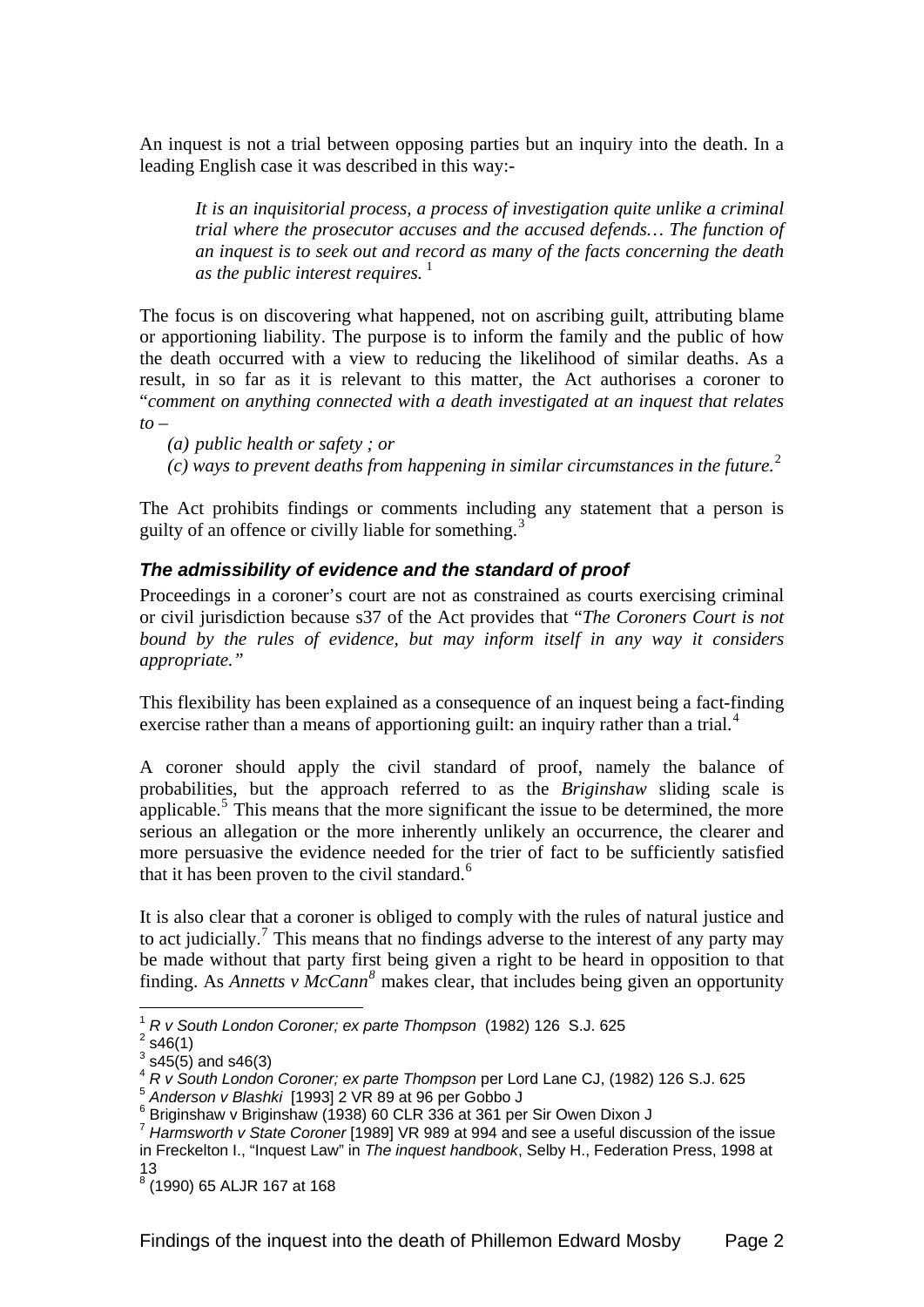<span id="page-4-0"></span>to make submissions against findings that might be damaging to the reputation of any individual or organisation.

## **The investigation**

I turn now to a description of the investigation into this suspected death.

The initial investigation consisted of a sea search conducted by the merchant ship and pilot vessel aimed at locating Mr Mosby after he went overboard. Various marine safety agencies were notified and became involved in an extensive search which is detailed later in these findings. The search failed to locate any trace of him.

Thereafter, Senior Constable Glen Robinson of the Thursday Island Water Police undertook a more detailed investigation of the circumstances of the fateful voyage and the adequacy of the equipment and training of the crew of the "*Alert*". He received some assistance from officers of Maritime Safety Queensland (MSQ).

It is of concern that the final report was not received by the Cairns Coroner until 13 June 2007, that is two years and eight months after Mr Mosby went missing.

Notwithstanding that, I am of the view the investigation has been competent and thorough.

## **The inquest**

## *Pre – inquest conference*

A directions hearing was held in Cairns on 1 April 2008. Ms Wilson was appointed counsel assisting and leave to appear was initially granted to the WorkCover Queensland, Torres Pilots, Cessa Mosby and the Australian Marine Pilots Association. Maritime Safety Queensland later sought and was also granted leave.

## *The hearing*

The hearing proceeded over three days commencing on 19 May 2008. Nine witnesses gave evidence and 83 exhibits were tendered. During the hearing, I had an opportunity to view the '"*Alert*"' in Cairns. At the conclusion of the evidence oral submissions were made by counsel assisting and those given leave to appear. They were of great assistance.

## **The evidence**

I turn now to the evidence. I can not, of course, even summarise all of the information contained in the exhibits and transcript but I consider it appropriate to record in these reasons the evidence I believe is necessary to understand the findings I have made.

## *Phillemon Mosby – social history*

Mr Mosby was born on Coconut Island in the Torres Strait. He was 55 years of age at the time of his disappearance.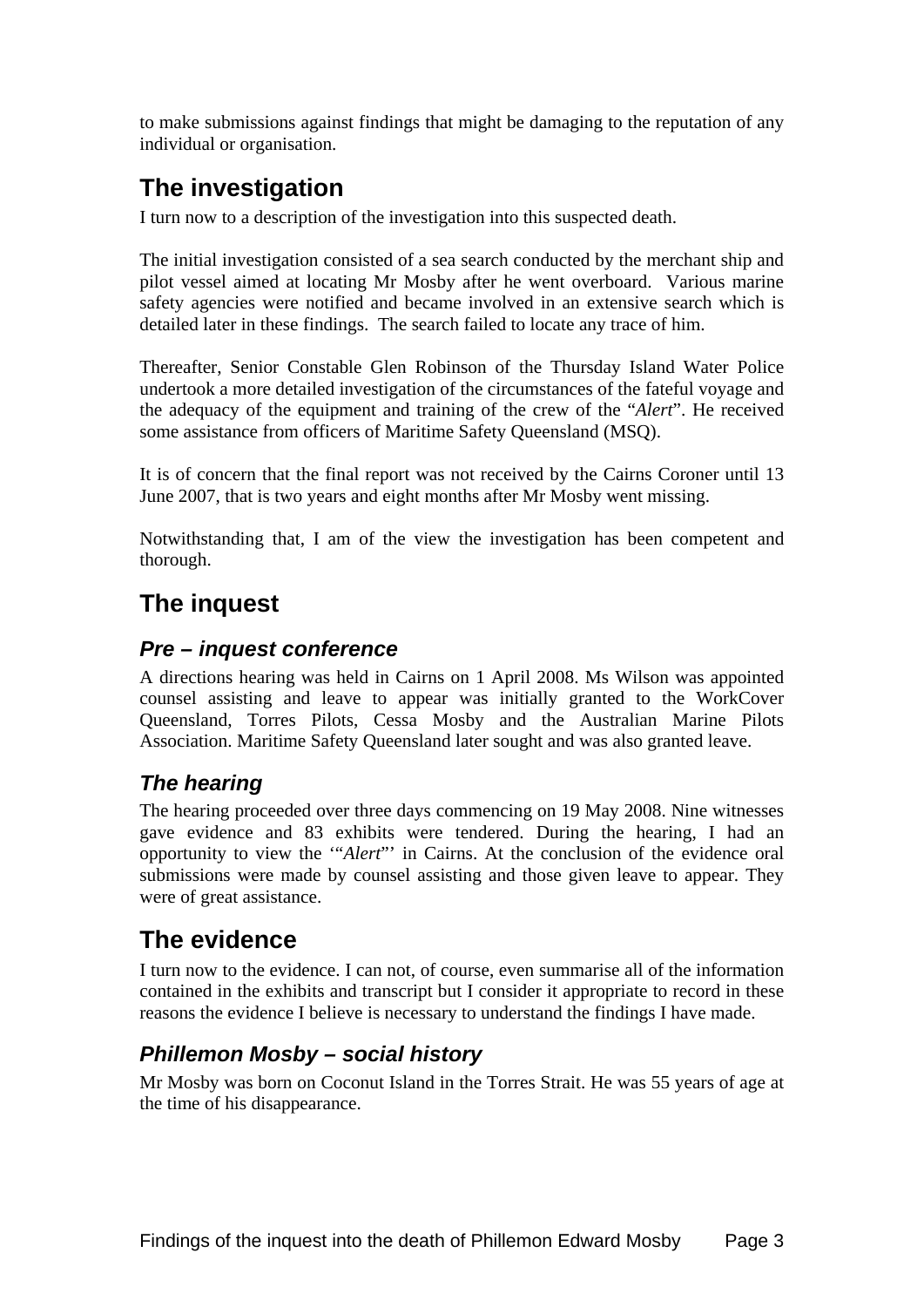<span id="page-5-0"></span>In his early life he engaged in the maritime industries for which the Torres Straits is famous: crayfishing, trochus and pearl shell. He also worked as a deckhand on cargo boats.

In his twenties, he moved to Cairns and worked in the railways and construction industries. There, in 1979, he met his partner Cessa. They have eight children; the eldest, Jonathan, is 28 years old.

Soon after their relationship commenced, Phillemon and Cessa moved to Sydney where Phillemon again found work in the construction industry. Their family grew quickly due to Cessa's prevalence for bearing twins; three sets in all.

In 1995, the family returned to Poruma to be closer to Phillemon's aging mother and to introduce the children to the island ways.

Cessa had commenced nursing when she lived in Cairns and as the children grew she returned to that field, working as a health worker at the Coconut Island clinic. She undertook TAFE studies in Cairns to help her advance in that vocation and commenced a Bachelor of Applied Science through the University of Queensland. She postponed her studies when she became ill following the loss of her husband.

When they returned to Poruma, Mr Mosby at first worked for the local council on the Community Development Employment Projects program (CDEP). In 1999, he took up the position as a deckhand on a pilot boat based on the island and operated by Torres Pilots. The boat is based there because the island is close to the northern end of the Great North East Passage, a major shipping channel through which large merchant vessels are required by law to navigate with the assistance of a licensed coastal pilot.

The operators were not able to provide evidence that Mr Mosby received any training or assessment of his competence to discharge the role when he was engaged, but experienced mariners who sailed with him on the pilot boat spoke highly of his seamanship.

He remained in continuous employment with the company from 1999 until he went missing. He usually worked from Poruma but on occasions he worked on pilot boats operating from Thursday Island.

Mr Mosby was of sober habits. He was a hardworking family man. He is undoubtedly missed by his partner and children and the wider Torres Strait community. I offer his family my sincere condolences on his passing.

## *The launch coxswain*

Although the *Alert* and its usual deckhand, Mr Mosby, were based on Coconut Island, the launch was skippered by a coxswain deployed on a rotating roster system that saw one of about eight coxswains come to the island for a few days as required.

One of those was Barton Painter who was employed as a launch master with Torres Pilots from May 2004. He is an experienced and well qualified mariner. He spent his first two years at sea in the Torres Strait before going back to Western Australia where he gained further maritime experience and qualifications. By the time he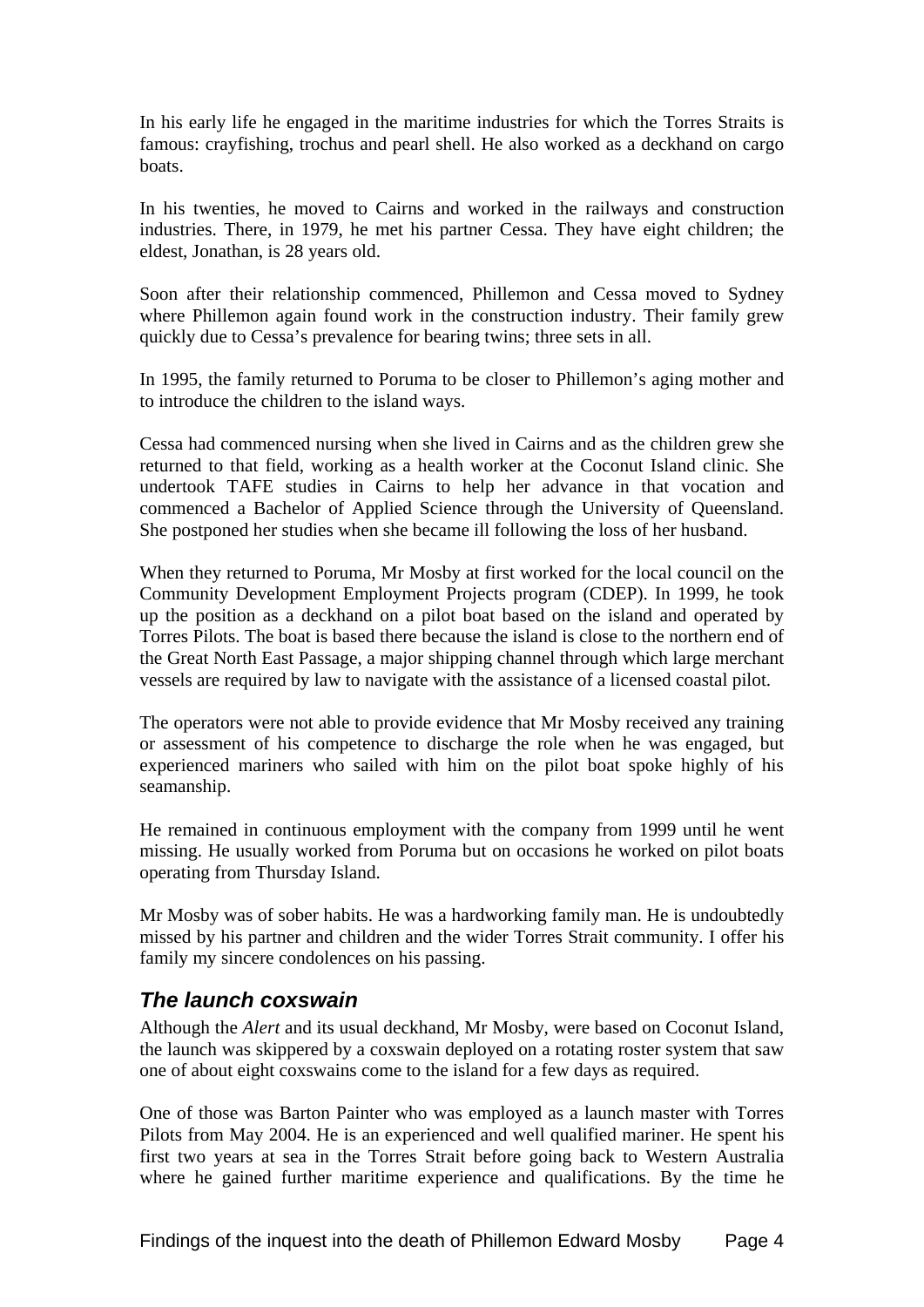<span id="page-6-0"></span>returned, he was a master class 5 skipper and a grade 2 marine engineer. He had approximately 2000 days sea time and had worked in a number of challenging and demanding marine situations.

Mr Painter told police he was very familiar with the '*Alert*' and had done extensive mechanical work on it in the few months he had been working for Torres Pilots.

## *The incident journey*

He flew to Poruma on Monday 25 October and collected a pilot who had guided a boat from the southern end of the passage. The next day he did some routine maintenance on the *Alert*, cleaned it up and fuelled it ready for the next assignment which was booked for the early hours of Wednesday 27 October.

Mr Painter finished work at about 4.30 pm and saw his girlfriend off at the airport. She had come to the island for the day in connection with her work. He then relaxed at the company's donga where staff and pilots who do not live on the island stay when there.

The pilot whom he was to deliver to the ship the next morning, Captain Bala Nathan, arrived mid after noon and they met at the donga. They discussed the job; they were due to meet the ship at 3.30am which indicated a 1.30 am departure. Both retired early; Captain Nathan at about 8.00 pm and Mr Painter between 9.30 and 10.00 pm. Mr Painter had one can of beer with his evening meal.

Mr Painter woke at 1.00 am, dressed and drank some coffee and water and walked the short distance from the donga to the dock shortly before 1.30 am. Captain Nathan and Mr Mosby arrived there at about the same time and the crew made the brief preparations necessary before setting to sea. Both men say that Mr Mosby seemed quite normal in his appearance and demeanour and both are certain he displayed no indicia of intoxication.

The pilot boat was due to rendezvous with a bulk oil carrier, the Hellas Renaissance, at 3.30am at a point approximately 20 nautical miles north east of Coconut Island. The weather was reasonable: in his initial interview with police Mr Painter estimated the south easterly wind was blowing at  $10 - 12$  knots but revised that to  $15 - 18$  knots when he gave evidence. He said the moderate chop made their voyage a little slower than usual. So, about an hour before their expected time of arrival, he radioed the Hellas Renaissance and requested they slow their passage to ensure the two vessels met in the boarding grounds.

The launch master and the pilot agree that nothing unusual occurred during the voyage out to the boarding grounds. They say that Mr Mosby continued to show no signs of any stress or undue fatigue. Mr Painter says that after Mr Mosby had attended to his routine tasks, he lay down along some seating in front of the steering position, but as far as Mr Painter could see he did not go to sleep and he considered that Mr Mosby was simply relaxing.

As they approached the Hellas Renaissance, Mr Painter, on the instructions of the pilot, radioed the ship and instructed that the ladder the pilot would use to climb aboard the ship should be lowered on the ship's starboard side as that would allow the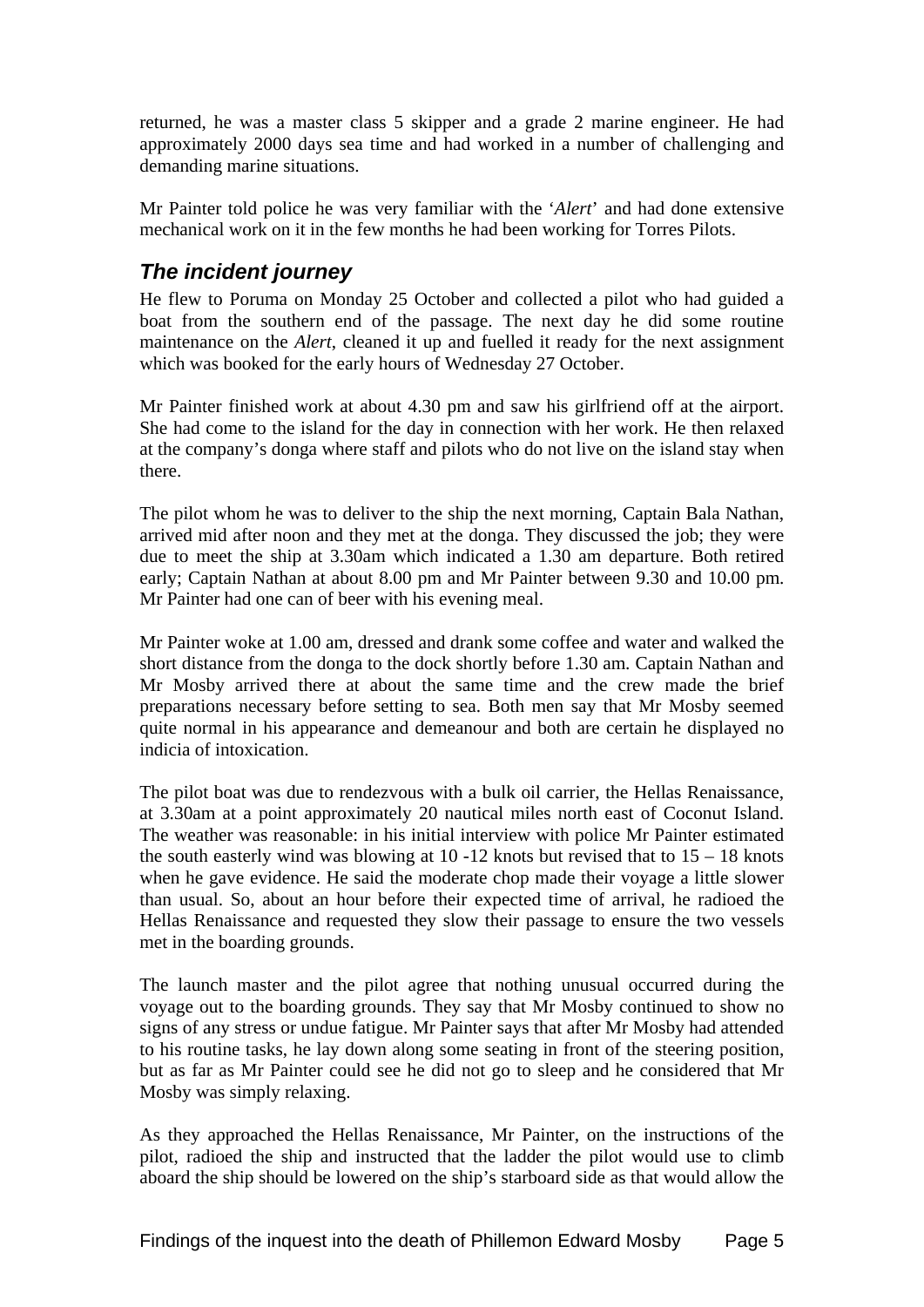<span id="page-7-0"></span>landing to occur in the lee of the ship. He also advised that the ship should slow its speed to 6 to 7 knots, the optimal speed for the transfer to occur.

## **The landing of the pilot**

The pilot launch approached the ship from the south; passed to the east of it; went around its stern and hung off the starboard beam at a distance of 50 to 60 metres. Mr Painter explained that he did this in order to gauge the speed of the ship and to assess the impact of what is referred to as "interaction." This is the effect of the much larger vessel on the pilot launch as a result of the turbulence caused by the displacement of water as the huge ship moves through the sea. The Hellas Renaissance is 183 metres long and weighs 27500 tonnes. The *Alert* is 11.3 metres long and weighs approximately 10 tonnes. Mr Painter and other mariners who gave evidence, described how this phenomenon impacts on the ability of a skipper to control a smaller boat operating in the vicinity of a large ship.

Once he was satisfied that his boat had "settled," he moved closer to the ship, positioning the launch adjacent to where he could see the ladder hanging. Mr Painter described how he manoeuvred the port bow of the *Alert* hard against the side of the ship. The *Alert* had old tires hanging from the gunwale to minimise damage to the boat. He endeavoured to keep the *Alert* in this position by reducing power on the port engine, increasing power on the starboard engine and steering the boat hard to port.

When he was satisfied the boat was relatively stable, the pilot and the deckhand went to the foredeck by climbing from the aft deck onto the narrow side deck that ran beside the wheelhouse. Holding onto a hand rail attached to the side of the wheel house at about shoulder height, Mr Mosby and Captain Nathan made their way up the starboard side of the vessel to avoid placing themselves between the two moving vessels.

Mr Mosby then took hold of the rope ladder hanging from the ship. When the pilot was satisfied that Mr Mosby had the ladder under control, he scaled it to the deck of the ship, approximately 15 to 18 metres above the deck of the *Alert*. Both Mr Painter and Captain Nathan say the conditions for undertaking this hazardous exercise were very good, "near perfect" due to the protection from the wind and waves provided by the large ship.

On boarding the ship, Captain Nathan was met by a duty officer. They left the landing point for the bridge of the ship where Captain Nathan would assume responsibility for navigating the ship through the passage. Before he moved away from the landing party, he told them that he had two pieces of luggage to come on board. Those seamen then threw down to the *Alert* a heaving line to which the luggage could be tied by Mr Mosby.

Mr Painter recalls the end of the heaving line landing on the roof of the wheel house. Mr Mosby went to collect it and then, while holding on to it make his way back along the port side deck with the intention of fastening it to the pilot's luggage which he had moved from the wheelhouse onto the aft deck before he and Captain Nathan had gone forward.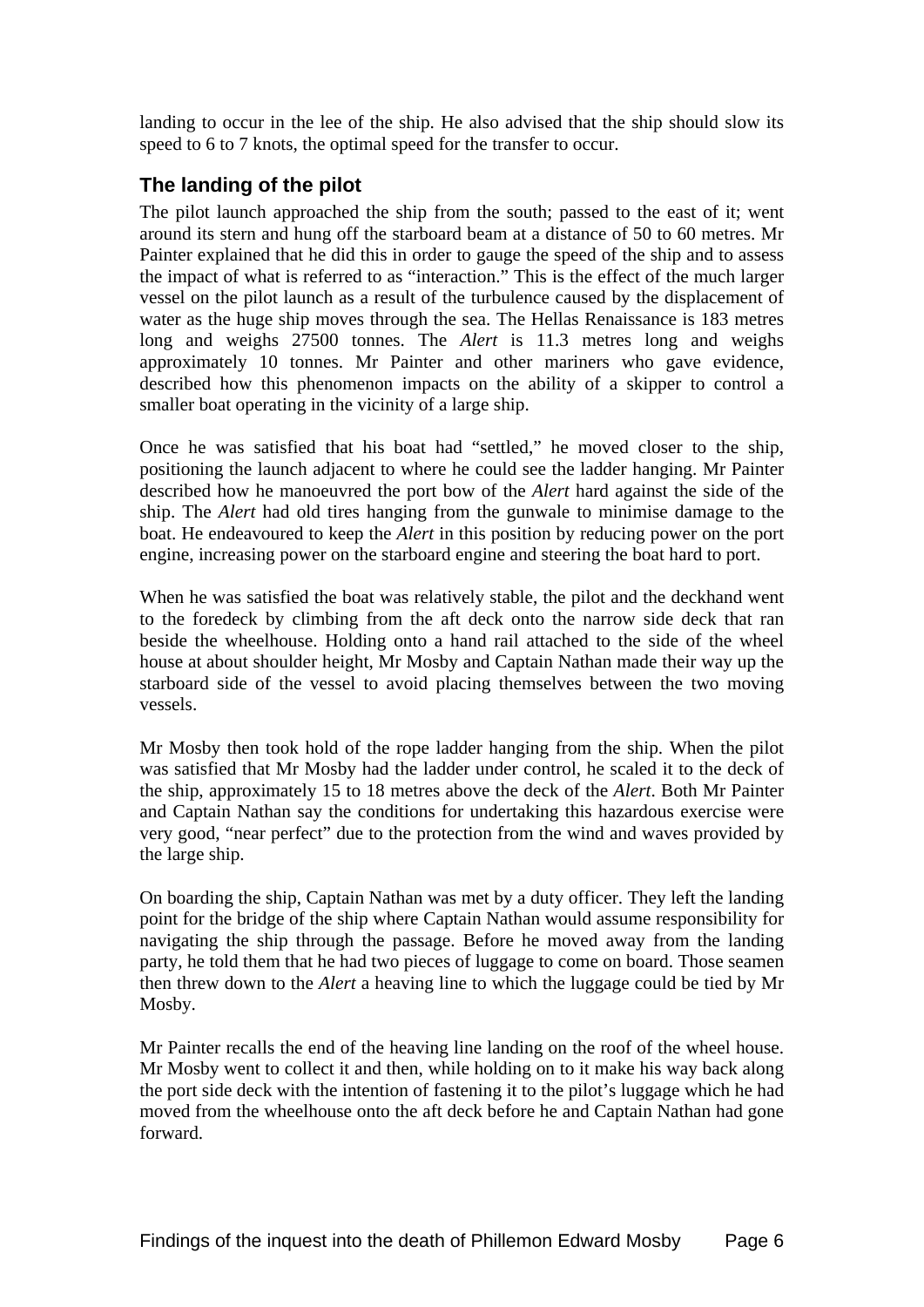<span id="page-8-0"></span>Mr Painter saw Mr Mosby moving along the port side deck but did not see or hear him climb back onto the aft deck as expected. The crewman who threw the line also saw Mr Mosby take it up and move towards the back of the boat. In his statement he says that shortly after, while he was holding the other end of the line *"it was too heavy and there was something on the sea*."

The landing party thought the pilot's luggage had been dropped into the ocean and called out to this effect. This caused Captain Nathan to run back to the landing point and to look over onto the *Alert*. He called out repeatedly as he could not see anyone on board. After a time he estimated to be '*a minute or two",* but I suspect was far shorter, Mr Painter appeared and it was apparent to all that Mr Mosby was no longer on board the *Alert*. The time was then approximately 3.44am.

Mr Painter says that the luggage had not been moved from where Mr Mosby had placed it on the back deck of the *Alert*.

I am of the view the evidence establishes that Mr Mosby fell from the *Alert* as he was making his way along the port side deck with the heaving line in one hand. Were he using the other hand to hold onto the hand rail he would have been forced to release his grip whenever he came to one of the seven or eight fastenings by which it was attached to the wheel house. The *Alert* was described as a "wet boat." Mr Painter told police that on the journey out to the ship the back deck was awash with foamy white water. It is likely the side decks were also wet. Whether Mr Mosby, slipped, tripped or stumbled we will never know but I have no doubt that he fell into the sea and unsuccessfully attempted to use the heaving line to save himself.

### **Man over board response**

Mr Painter radioed the bridge of the Hellas Renaissance and confirmed that his deckhand had gone overboard. Captain Nathan instructed the landing party to ring the bells to wake all of the ships crew and to throw the life buoys from the stern of the ship and to illuminate the spotlights. The first instruction was, unbeknown to Captain Nathan not complied with. The crew did however lower ladders and nets on both sides of the ship and Captain Nathan, who by this stage had taken control of steering the ship commenced to turn it in a way that would allow it to retrace its path. He also made radio contact with Vessel Traffic Services Operations in Mackay, who in turn notified Thursday Island Water Police and the Australian Maritime Safety Authority.

Mr Painter immediately activated the "man overboard" function in his boat's GPS system so that the position at which the incident occurred was recorded. He turned on the spot light moved away from the ship and tried as best he could to position his vessel where he thought Mr Mosby might be some 100 to 200 metres aft of the ship. He shut down the motors and called Mr Mosby's name repeatedly. He heard no response and saw no sign of his crewman.

### **The search**

Mr Painter made a note of the man overboard (MOB) incident in the ship's log at 3.50am including coordinates obtained from the GPS. Captain Nathan had proceeded directly to the bridge of the Hellas Renaissance and contacted the Vessel Traffic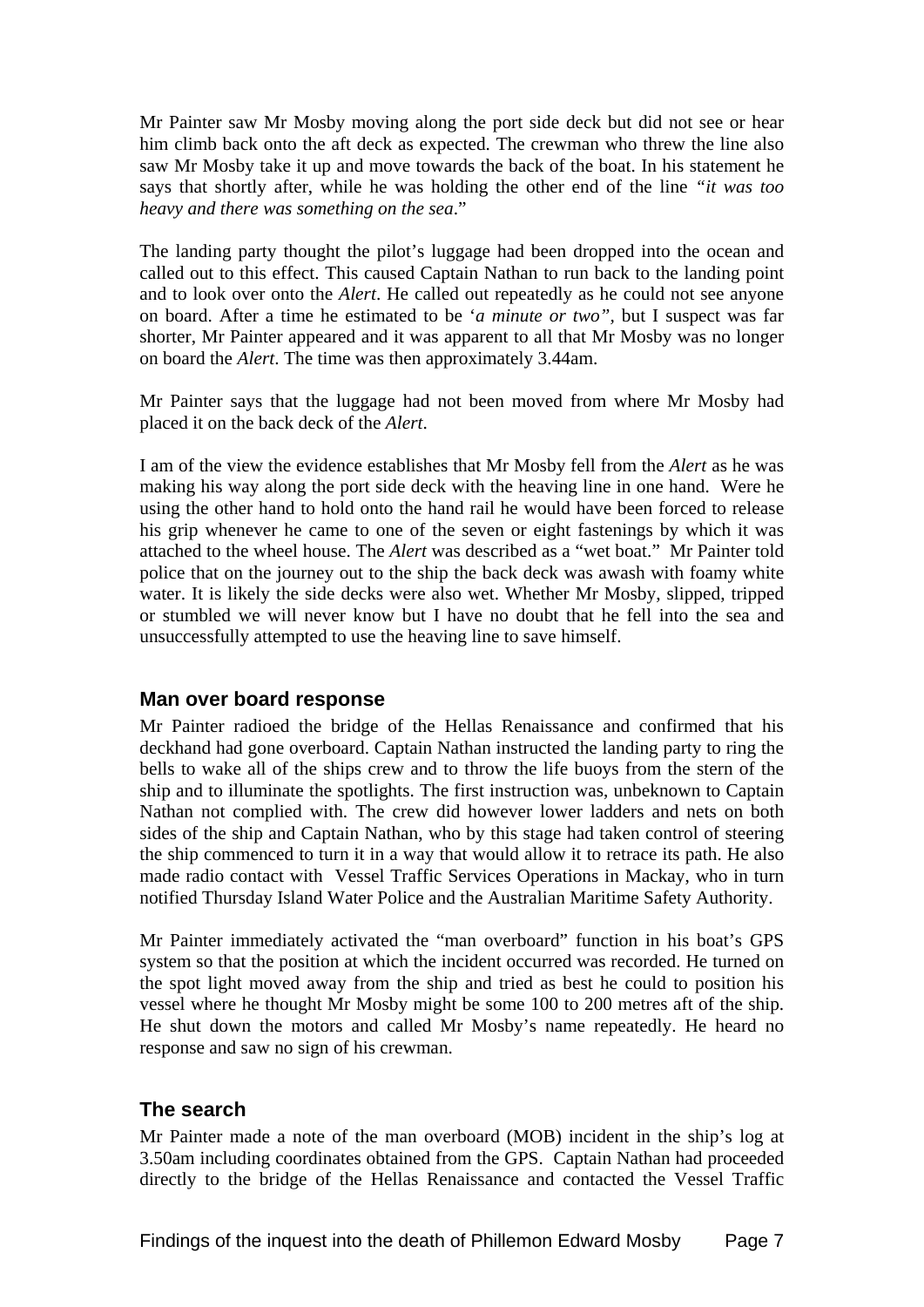Service Operations (known as the Reef Centre) at Mackay. MSQ employee Sean Allen was on duty at the Reef Centre and states he received that call at 3.45am.

He contacted the Thursday Island Water Police (TIWP) but did not get an answer. Senior Constable Robinson was on-call as the Acting Search and Rescue Mission Coordinator for the Thursday Island Search and Rescue Area of Operation. He missed the call from Mr Allen and there was no return phone number left. The Queensland Police Communication Centre at Cairns contacted him at 4.15am.

In the meantime, Mr Allen made a broadcast to all ships in the area and contacted the Australian Marine Safety Authority's Rescue Coordination Centre (RCC) at 4.00am. He also notified Torres Pilots and another pilotage provider, Australian Reef Pilots. While this was happening, Captain Nathan was making contact with fishing vessels in the area which he coordinated to search for Mr Mosby.

RCC assumed coordination of the search and arranged aircraft to search the area. TIWP arranged vessels for the surface search. A Royal Australian Navy vessel, the Malu Baizam was appointed the on-scene command vessel and Sergeant Shaun Skerritt boarded that vessel in the capacity of on-scene coordinator.

Senior Constable Robinson's log of events shows efforts being made from 4.15am onwards to secure all available resources for the search. The time of day and distances presented challenges however I am satisfied that all that could be done was done. Eleven vessels, including fishing vessels, Australian Customs vessels and pilot vessels assisted in the search on 27 October covering approximately 100 square nautical miles. RCC arranged five helicopters and three fixed wing aircraft which flew sixteen sorties covering about 900 square nautical miles. Datum buoys had been dropped into the sea by helicopters in order to establish the search area having regard to the current.

On Wednesday night, a helicopter equipped with infrared technology conducted a search covering approximately 100 nautical miles.

The following day, 28 October the air search continued involving six helicopters and two fixed wing aircraft. The total search area was 1900 square nautical miles. Eight vessels searched the area around Warrior Reefs. There were a further five small vessels assisting with the search that day.

Over the course of the two days, Dr Jeff Brock, a medical survival expert was consulted for his assessment of the timeframe for survival of Mr Mosby in the water. At about 7.00pm on 28 October Dr Brock advised that in his opinion Mr Mosby's prospects of surviving beyond 24 hours was remote.

The search was suspended at approximately 4.00pm on 28 October on account of there having been no sightings of any trace of Mr Mosby. Family and friends arranged to search for their loved one the following day to no avail.

I am satisfied that the search was thorough and that the individuals and agencies involved in searching for Mr Mosby did all that they could. Those involved are to be commended.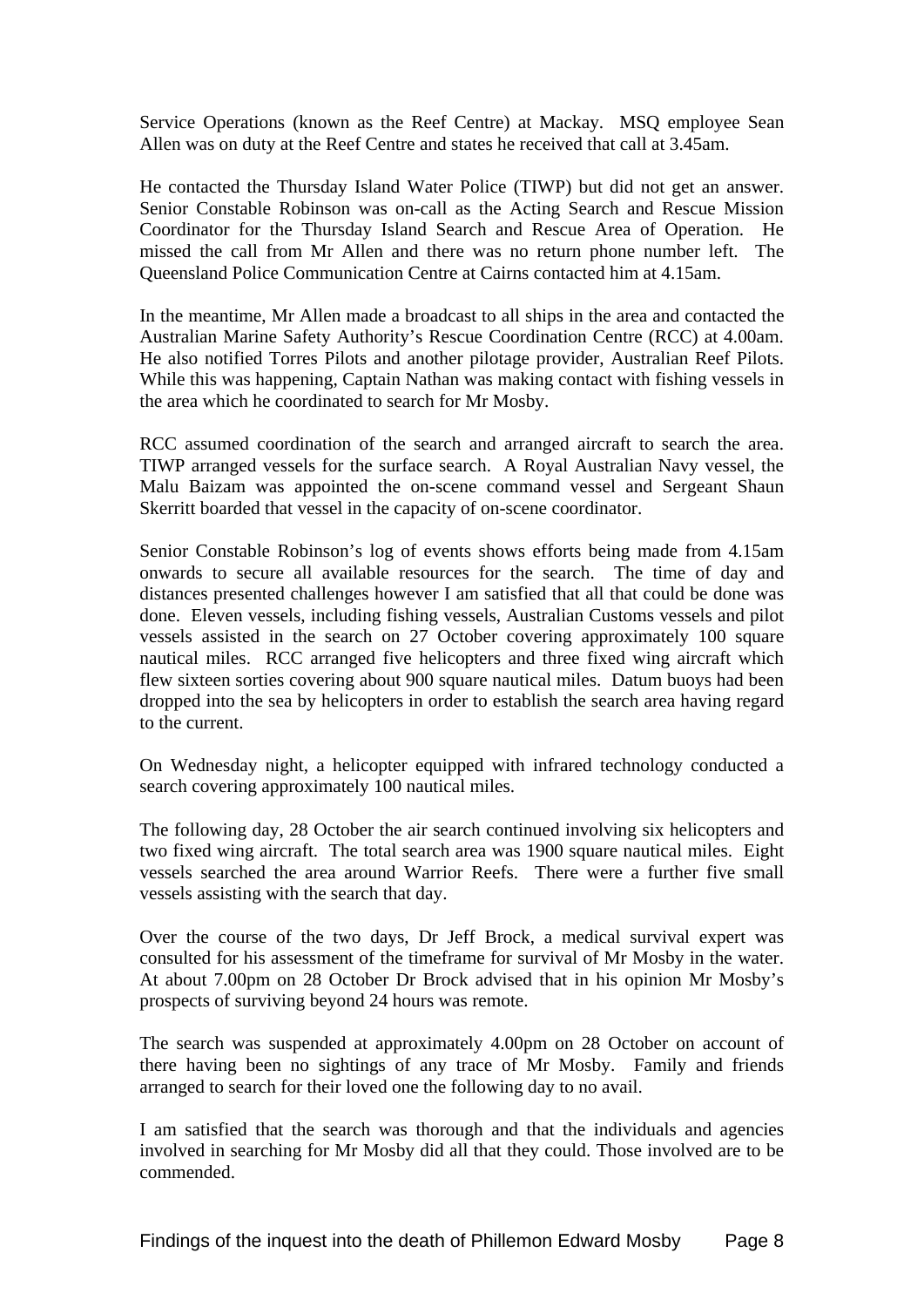## <span id="page-10-0"></span>**Survivability**

As mentioned, Dr Jeff Brock is a survivability expert with significant experience at sea. He said that it was likely that Mr Mosby died very soon after he fell overboard. Dr Brock explained that the process of 'interaction' between the two vessels is likely to have pulled Mr Mosby under the larger vessel, probably causing him injury and almost certainly causing him to drown. Conversely, other experts suggested it more likely that he would have been swept away from the ship. These are only theories and could not allow me to conclude with sufficient certainty exactly what happened to Mr Mosby immediately after he fell into the sea.

In the event that Mr Mosby was not pulled under the merchant vessel and remained floating in the ocean, Dr Brock indicated that the chances of Mr Mosby surviving for more than 24 hours in the sea were remote. However, I do not consider that it is likely that he survived more than a few minutes. My finding in that regard is based on the failure of Mr Painter to detect any trace of Mr Mosby when he positioned the *Alert* aft of the Hellas Renaissance in the minutes after Mr Mosby fell overboard. I am of the view that the silence that met his desperate calls and the failure of any of the numerous air and surface craft that joined the search later in the morning to find any trace of Mr Mosby, indicate that he died very soon after falling into the ocean. I can not say whether he was injured in the fall, was injured by being swept into the propellers of either boat or simply drowned.

It was submitted that I could not exclude the possibility that some natural disease or ailment caused Mr Mosby to fall over board. It is true that I can not exclude that as a *possibility*, but that is not the test I am required to apply. Rather, I am to apply the civil standard of proof with regard to what is referred to as the Briginshaw principle. Mr Mosby was fit and healthy. He had neither displayed nor complained of any symptoms of ill health in the hours preceding the event. He was at the time engaged in walking along a narrow, uneven, wet gangway, on a moving boat, holding onto one end of a rope held on the other by a man he could not see or communicate with high above him, in the dark. I have no trouble rejecting the natural disease possibility and finding environmental factors more likely than not explain the fall.

## *Findings required by s45(1)&(2)*

I am required to find whether the suspected death in fact happened and, if so, who the deceased person was, and when, where and how he came by his death. I have already dealt with the first and last of those matters, in that I have found that Mr Mosby is dead and I have described the circumstances in which the death occurred. I am able to make the following findings in relation to the other aspects of the matter.

**Identity of the deceased** – The deceased was Phillemon Edward Mosby

**Place of death** – Mr Mosby died in the sea adjacent to Yorke Island in the Torres **Strait** 

**Date of death** – He died on 27 October 2004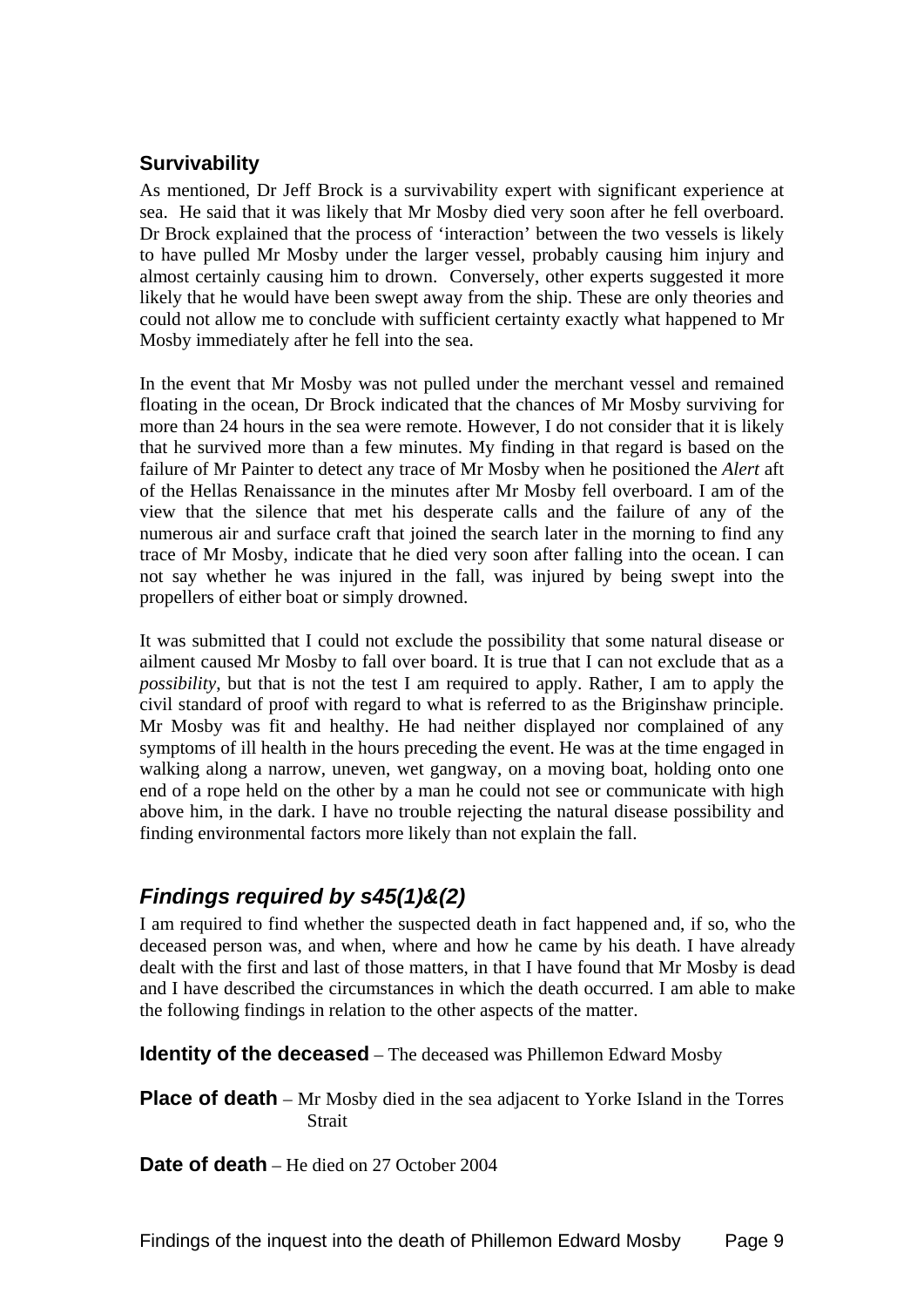<span id="page-11-0"></span>**Cause of death** – Mr Mosby was lost at sea. The precise medical cause of death can not be ascertained. The most likely cause of death is drowning.

## **Comments and preventive recommendations**

Section 46, insofar as it is relevant to this matter, provides that a coroner may comment on anything connected with a death that relates to public health or safety or ways to prevent deaths from happening in similar circumstances in the future.

For the reasons I explain below, I consider the evidence in this case indicates that Mr Mosby's death was preventable. Further, the evidence shows there were many other dangerous aspects to the operation of the *Alert* that posed a risk of death or injury to all who sailed on her. I shall detail these faults and then explore how they came to exist, why the regulatory regime designed to contribute to maritime safety failed to detect and remedy them until after Mr Mosby's death, and what changes are necessary to reduce the likelihood of similar dangers arising in future.

## *The dangerous flaws in condition and operation the Alert*

### **Walking on the near side deck**

Numerous experienced mariners gave evidence that it is unduly risky to move along the side of the pilot launch closest to the ship and the operator's written policies forbade it. Yet, this is exactly what Mr Mosby was frequently required to do when sending the pilots' luggage up onto the ship. If the heaving line landed in the aft deck he could perform that task in relative safety; but if it landed anywhere else, he would have to retrieve it and walk back along the near-side deck, as to go to the off-side would inevitably result in the line fouling on the masts and aerials protruding from the top of the wheelhouse.

It was suggested by counsel for WorkCover that although it may have been contrary to good practice, it was not inherently dangerous in the conditions which prevailed on the night Mr Mosby went missing. I do not accept that. I have already described the manoeuvre. It took place on a narrow, wet side deck. The crewman would have had to turn side on and shuffle along holding the heaving rope in one hand and the rail in the other, when he could, his grip being frequently broken when his hand reached the fittings attaching the rail to the boat. Such a manoeuvre would be prohibited on a building site if the walkway was more than a couple of metres above the ground. When the walkway was situated above the gap between two ships under way, the risk is obviously unacceptable.

### **Failure to wear a PDF**

I consider it is unlikely that Mr Mosby was wearing a floatation device when he fell over board. Eye witness accounts are inconsistent and unreliable having regard to the lighting and the colour of the PDF that was available. Mr Painter states that his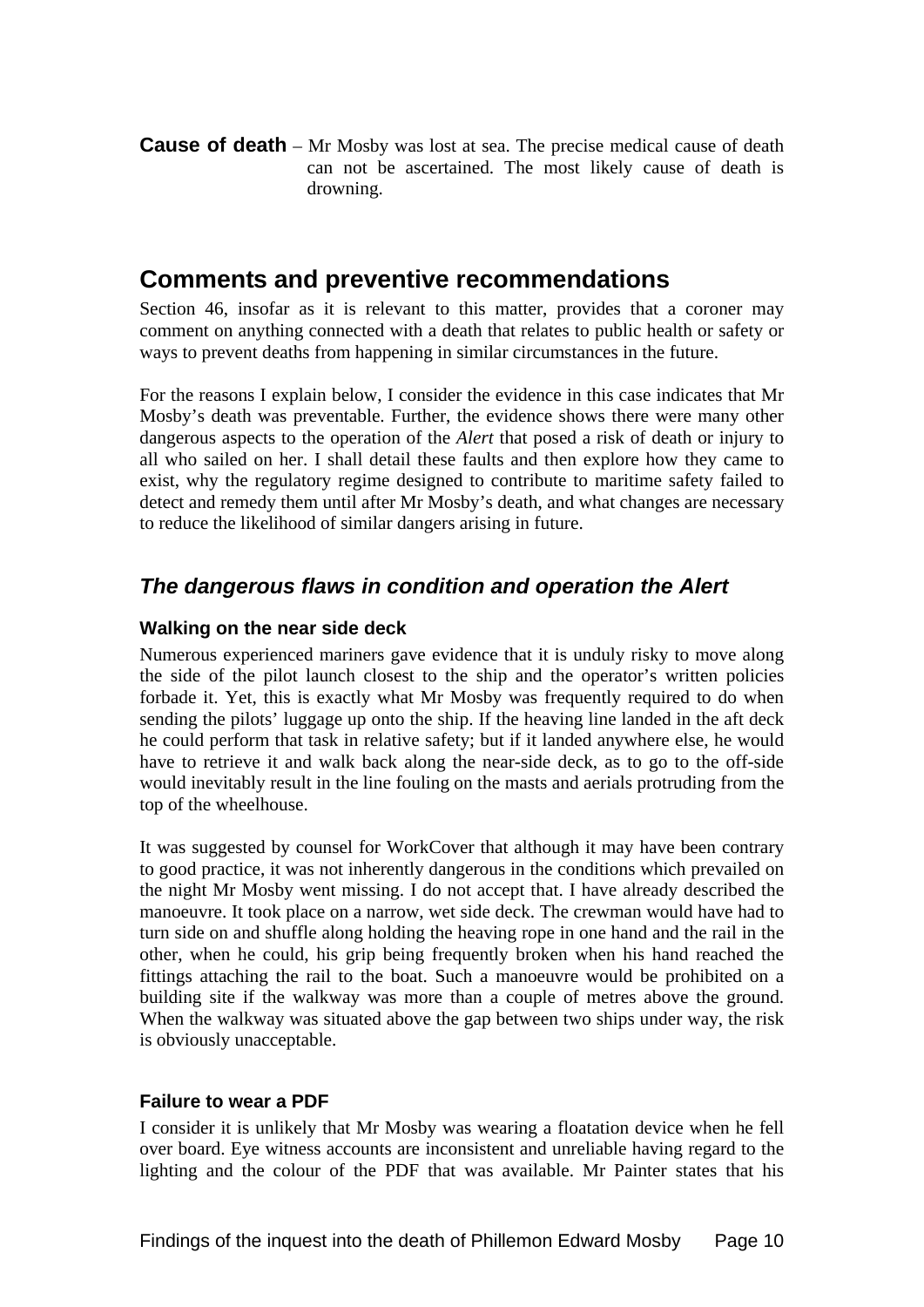<span id="page-12-0"></span>practice was to hang the safety equipment on a hook at the wheelhouse door and when he checked after the event there was one self-inflatable jacket there. Mr Sutton said in evidence that he would expect only one self-inflatable life jacket to be onboard.

Mr Painter says that there was a requirement for all people working outside the wheelhouse to wear life jackets but it is apparent that he didn't enforce this policy.

Had both of these foreseeable risks been avoided I consider it likely that Mr Mosby would not have died.

### **Other deficiencies not connected with the death**

On 29 October 2004, Peter Cramp, a Marine Safety Officer with Maritime Safety Queensland (MSQ), and Senior Constable Robinson inspected the *Alert*. The vessel was found to be unseaworthy.

### **Fire risk in the engine room**

The most serious deficiency related to the inability to isolate the engine room, that is, to close off its air supply. When coupled with the inability to remotely shut off the fuel supply in circumstances where the engine and engine room were coated in flammable fluids, this meant that if a fire broke out it could not be contained. The seriously bad condition of at least one engine – the port engine was reported to consume or spray out a litre of lubricating oil for every nautical mile over which it was operated – meant that the risk of a fire was high.

### **Loss of water tight integrity**

Further unauthorised construction led ducting forward towards the bow of the vessel into what should have been a watertight bulkhead compromising the water tight integrity of the hull so that it could flood almost to the stern causing it to sink.

Mr Cramp said that the engine room was awash with oil and other lubricants to the extent that he could not tell if the fluorescent light was on until he wiped it clean of oil. He identified serious problems with the bilge system. The non-slip surface on the aft deck had been worn smooth and hand rails caused Mr Cramp concern.

### **Absence of mandatory training, safety and operations manuals**

Mr Cramp was also interested to inspect documents the Transport Operations (Marine Safety) Act (TOMSA) prescribes be kept on board. He found the documentation to be entirely inadequate. The technical manual and the maintenance and service manual were void of any details and were essentially copies of pro forma manuals issued by MSQ to assist operators to prepare their own. There were no records of maintenance of the vessel on board. The occupational health and safety manual and safety management plan were inadequate and not tailored to the *Alert* or the passengers and crew who used it. Importantly, the man overboard procedures did not deal with a situation where only one person remained on board after such an incident, an entirely possible event on a boat with a two man crew.

During this inspection Senior Constable Robinson noticed that a document titled 'Procedure for Transfer of Pilots for Launch Masters and Deckhands' had been added to one of the folders of documents he had taken from the *Alert* and copied the previous day. I was not able to establish who had attempted to interfere with the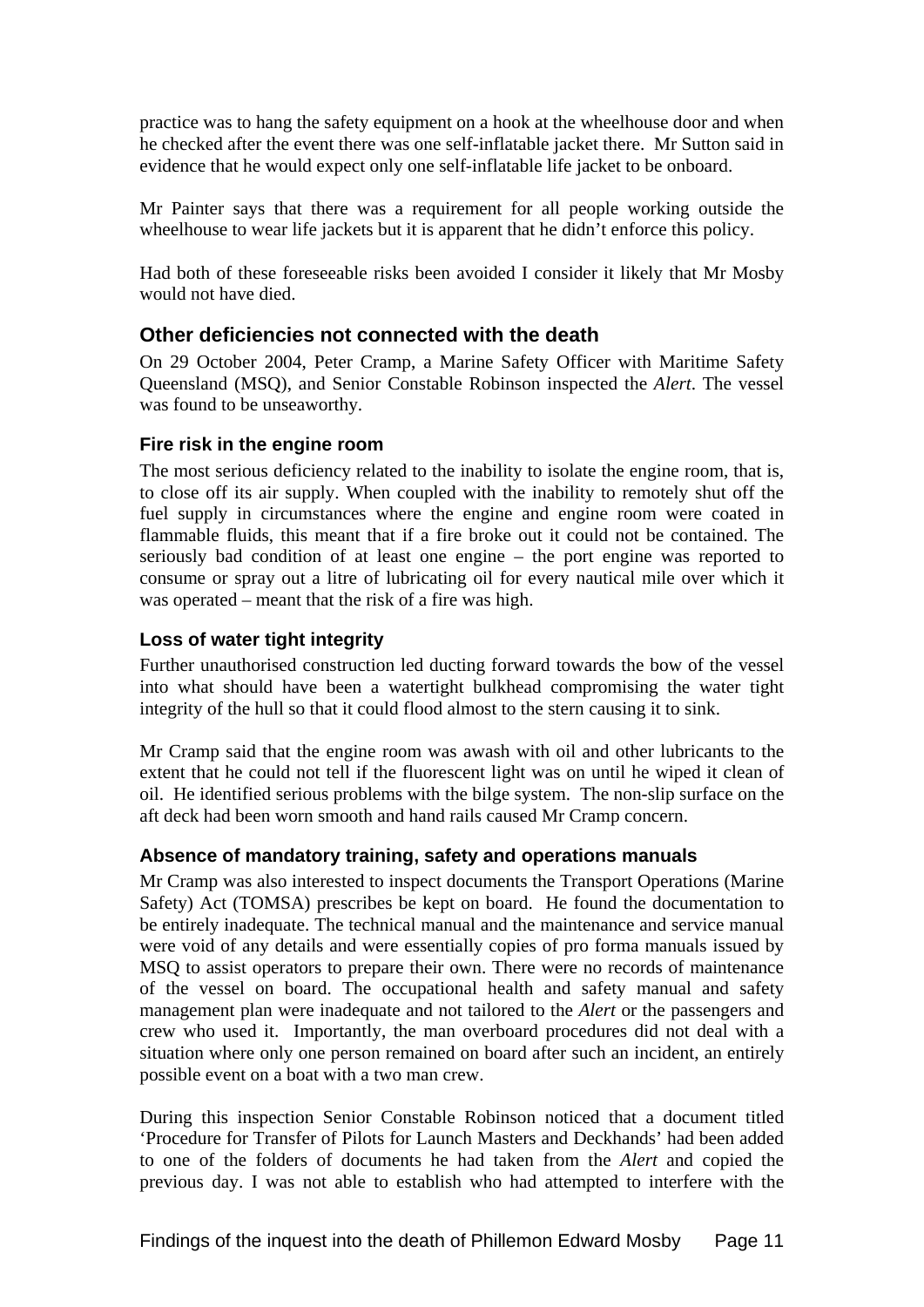<span id="page-13-0"></span>investigation in this manner but obviously only those connected with Torres Pilots had any interest in so doing.

A Shipping Inspector's Written Direction was issued under the TOMSA by Mr Cramp taking the vessel out of service pending rectification of the defects he had identified and the issue of a Certificate of Compliance. He authorised the vessel to be sailed back to Thursday Island but only after the most serious fire risks had been negated, the crew had been given training in how to respond to a fire and on the condition that the seriously degraded port engine was not used.

### **Numerous defects and a poor safety culture**

Captain Copland, a marine surveyor, inspected the *Alert* on 4 November 2004. He shared Mr Cramp's concerns stating that the vessel was in poor condition and had been neglected. He found cracks and fractures in the hull, deteriorated seals on what should have been the watertight hatches, a disabled bilge alarm, rusted fuel lines, leaking fuel injector lines, loose engine mounts, leaking and misaligned propeller shaft glands and numerous other deficiencies and faults.

Captain Copland wrote that "*this state of affairs has developed over a period of some four years and it is quite apparent that as far as the engine room maintenance is concerned that this has been abysmal.*" Insofar as safety gear is concerned, Captain Copland noted, amongst other things, that fire fighting equipment was out of date, there was no harness tracks fitted, signage regarding safety procedures and fire flaps were inadequate and there were no access steps or ladder to the roof where the life raft was positioned.

An audit of the company's management systems was also undertaken by Captain Copland. He said that "*the level of sufficient management and supervision of the maintenance of the pilot vessels was found at the time of our investigations to be below a satisfactory standard*." Captain Copland refers to a "*she's alright Jack*" culture having developed.

Training of crew was inadequate. Mr Mosby had been employed by the company prior to formal procedures and training requirements being developed. There was no evidence that Mr Mosby had received any training in safety, or other, procedures.

This evidence is an indictment on the management of Torres Pilots. It demonstrates a complete disregard for the safety of the company's employees and contracted pilots. The attempts of the managing director and majority share holder, Mr Sutton, to lay all blame on the managers on Thursday Island are unconvincing. As Captain Copland points out, these gross deficiencies did not develop suddenly, but over a number of years. His view in this regard is supported by the accounts of crew who worked for the company in the year preceding Mr Mosby's death. Mr Jimmy Ritchie and Mr Rosario Mangano describe a culture in which safety, training and maintenance were routinely disregarded and just enough was done to keep the boats at sea. Basic principles of safe seamanship were routinely ignored.

In my view, Mr Sutton had an obligation to keep himself better informed of the state of the company's principal assets and the manner in which they were being operated.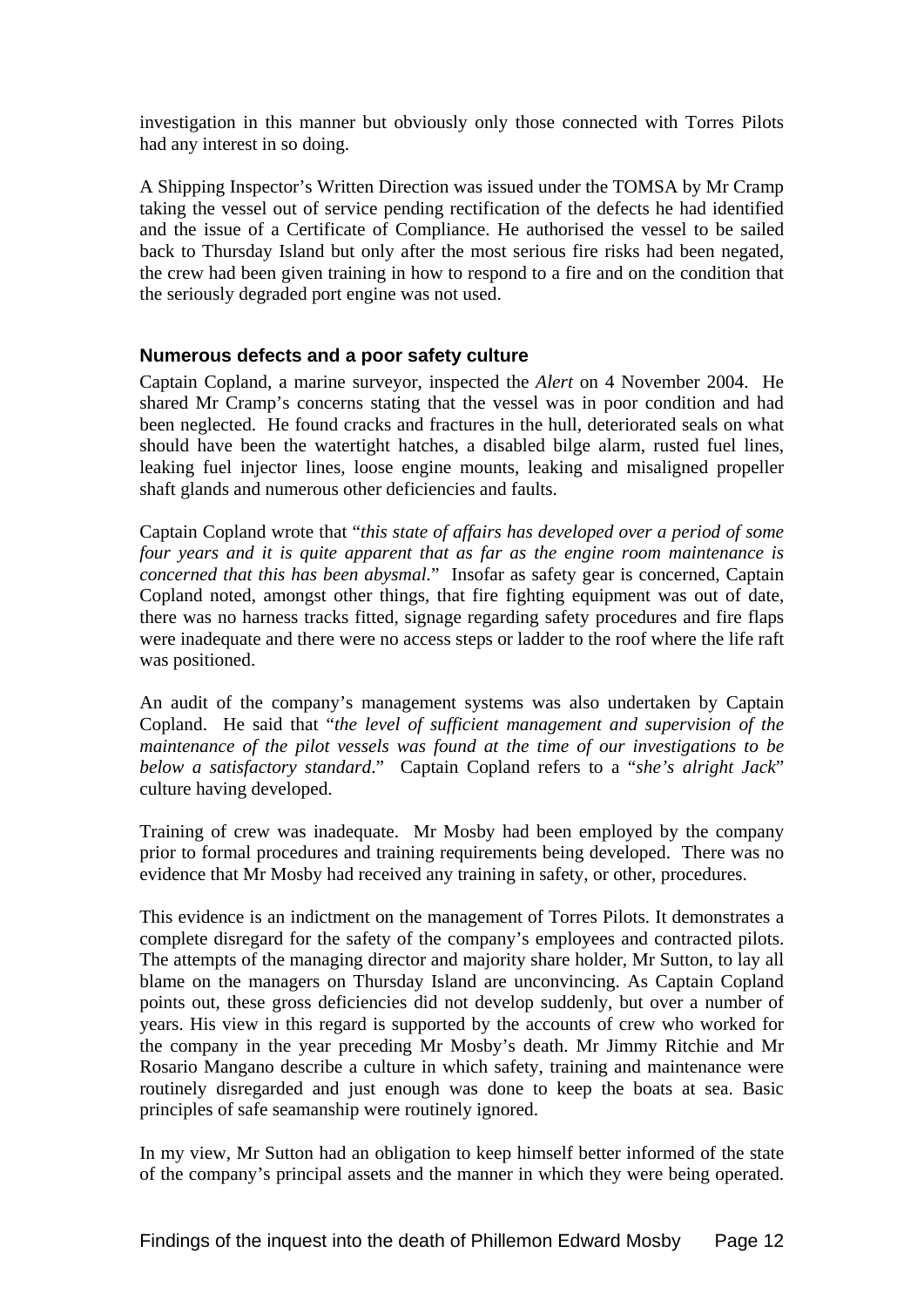<span id="page-14-0"></span>I do not accept that he was entitled to rely on survey reports commissioned for insurance purposes. They were clearly unreliable as a means of gauging the condition of the vessels from a safety perspective. For example, the report on the *Alert* dated 2 June 2004 acknowledges it is based on a "*superficial examination of the vessel*" and contains only a few words about the boat's condition. The report lists the equipment, fittings and fixtures of the vessel and concerns itself almost exclusively with market value of the assets. I don't accept that Mr Sutton genuinely believed that those reports informed him about the seaworthiness of the vessel and he apparently made no other adequate inquiries.

### **Improvements**

I acknowledge the company has since Mr Mosby's death taken significant steps to remedy these atrocious breaches of its responsibilities. Work commenced on the vessel soon after the incident to rectify the problems identified by Captain Copland. A Queensland Transport accredited marine surveyor, Graeme Normington, inspected the *Alert* on 11 November and on 10 December 2004 and issued a Certificate of Compliance for Survey and a Certificate of Compliance for Safety Equipment under the TOMSA.

The vessel is currently undergoing a major refit in Cairns and I was able to inspect it. The evidence and my inspection satisfy me that many of the safety concerns associated with the vessel have been addressed. In particular –

- A sail track that allows the deckhand to be harnessed to the vessel has been installed;
- A harness is fitted to the updated self-inflating lifejackets worn by deckhands and those jackets are brightly coloured;
- A loud hailer that allows communication between the launch master and a person on the foredeck has been fitted;
- Steps have been installed between the side decks and the aft well deck; and
- A qualified marine engineer is now employed by the company and based at Thursday Island.

Captain Copland again reviewed the fleet of vessels operated by Torres Pilots and undertook a further review of management systems in April 2008. It is comforting that he formed the view that considerable efforts have been made by the company to address the problems he identified in November 2004.

I referred earlier to the company's Procedures for Launch Masters and Deckhands. While, there is no evidence that Mr Mosby had ever seen these procedures, and it is clear that they were not routinely followed, they are worthy of some attention because of the improvements that have been made to them. The procedure has now been updated to provide that the pilot's bags go up first and come down last so that there are always two people on the launch other than the coxswain during the transfer. Deckhands are required to wear a lifejacket at all times and are to be harnessed to sail tracks fitted to the *Alert* after Mr Mosby's disappearance. Of course, these changes will only increase safety if they are adhered to.

While I accept that Torres Pilots have attended to the significant shortcomings in vessel maintenance and crew safety procedures and training since Mr Mosby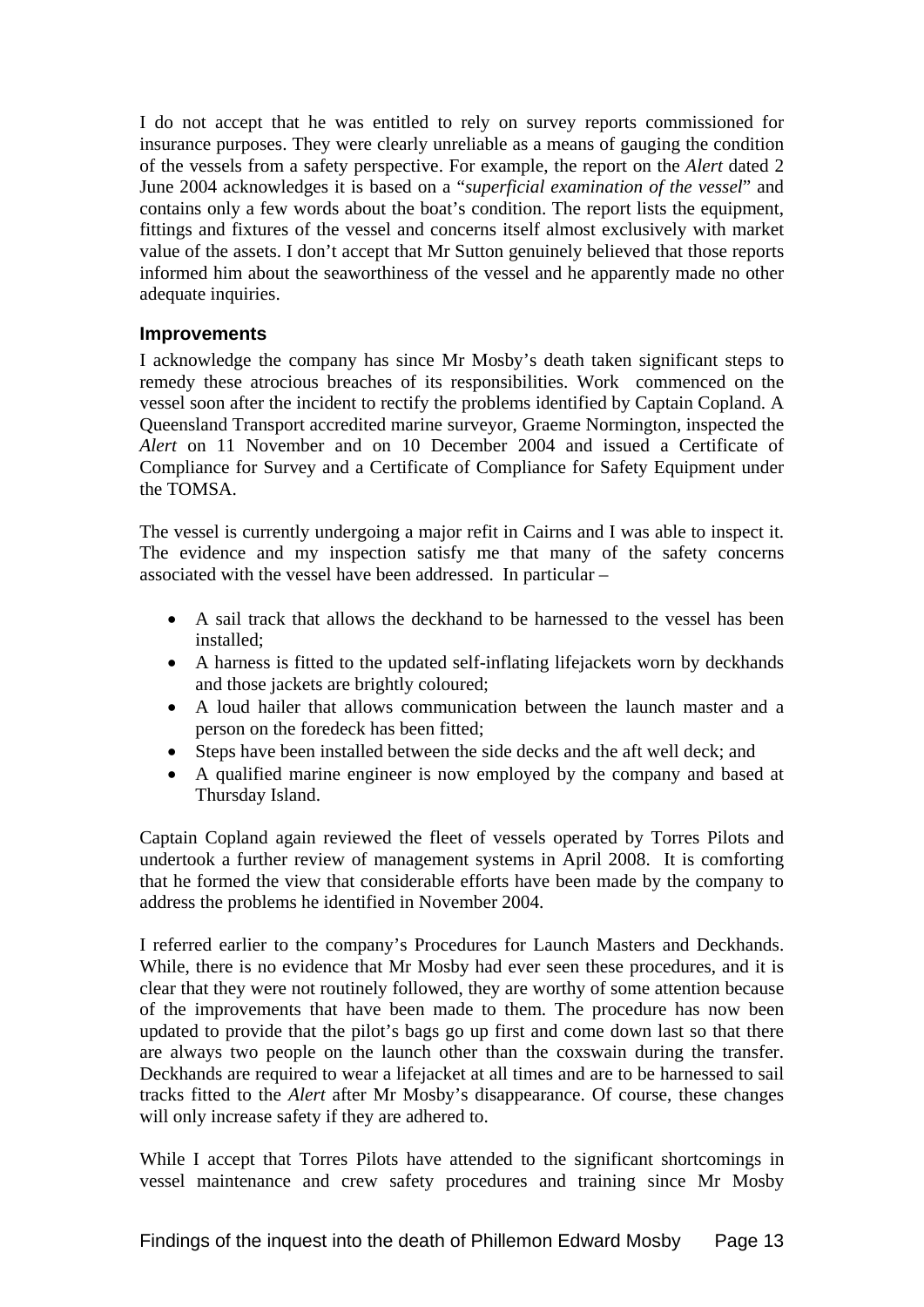<span id="page-15-0"></span>disappearance, the question remains how those shortcomings were not identified earlier when the operators failed in their duties. That this seriously unsafe vessel was allowed to operate undetected by any of the safety authorities is a major concern. It requires I review how that may have occurred.

## *The regulatory regime*

### **MSQ registration and monitoring**

The Great North East Channel is part of a 'compulsory pilotage area' established by TOMSA. Ships traversing it are required to have a licensed pilot on board to navigate. Torres Pilots is a privately owned and operated business which provides a service to such ships by transporting pilots to and from them. It does that using its own pilot vessels and in some cases by chartered helicopters.

In addition to the very poor condition of the *Alert* at the time of the disappearance, issues arose during the course of the evidence about whether the *Alert* was fit for use as a pilot vessel on account of certain design and construction features, particularly the width of the gunwhales, or side decks. It became apparent that neither State or Federal regulation clearly establishes standards to met by vessels operating as pilot vessels.

TOMSA is administered by MSQ, a division of Queensland Transport. It is responsible for "*promoting marine safety in Queensland*". It does that in various ways including through the registration process, through the requirement for operators to submit certificates of compliance relating to various aspects of the vessel in various circumstances and by monitoring vessels.

While TOMSA and the Regulations contain provisions for the safe operation of ships generally, vessels are not registered or classified on a fit for purpose basis and there are no requirements regarding the use of a ship for a specific type of operation. Accordingly, that agency is not charged with determining whether a vessel is fit to be operated as a pilot vessel.

The *Alert* was registered as a class 2C commercial ship allowing it to operate not more than 50 nm from the coast or anywhere within the Great Barrier Reef region or the Torres Strait Zone. A chart of the Torres Strait zone was produced and I am satisfied that the vessel was operating within that zone at the time of Mr Mosby's disappearance.

The legislation requires that a ship not be operated unless it is safe. A ship is safe if it is seaworthy, and is appropriately equipped and crewed, to meet the ordinary perils of the voyage on which the ship is proceeding or about to proceed (section 41). TOMSA also obliges ship owners and masters to ensure a vessel is equipped with safety equipment and carries certain documentation.

However, assessment and certification by an independent surveyor is not required for annual registration renewal. Unless the operator is proposing significant structural changes, the owner of vessel is able to make a declaration that the vessel has been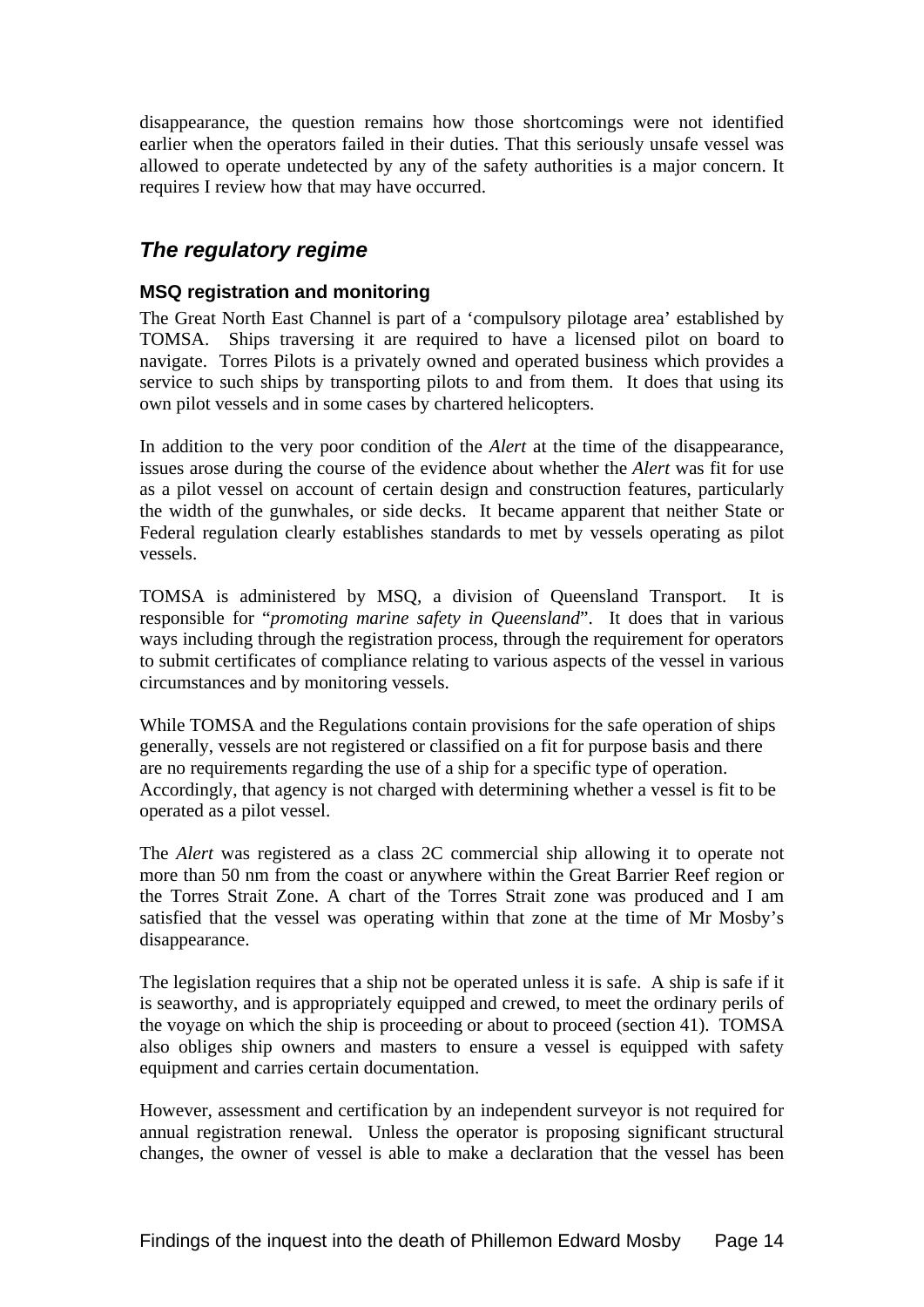<span id="page-16-0"></span>correctly maintained and is in a seaworthy condition and contains the necessary safety equipment.

Shipping inspectors, appointed under the legislation, have various functions including monitoring ships and their operations to ensure that the general safety obligations and standards, as well as other provisions of the Act are complied with (section 153(a)). Those inspectors have powers allowing inspection of vessels in order to perform that function.

MSQ says it aims to inspect vessels such as the *Alert* on a regular basis. However, in the years preceding Mr Mosby's death this does not seem to have occurred. Even when a former master of the *Alert*, Jimmy Ritchie, complained to the MSQ office in Cairns in May 2004, that the boat leaked severely and the malfunctioning engines made it a fire hazard, no action was taken. He told MSQ that the bilge alarms had been removed, navigation lights were defective and basic pre start checks were almost never done. The *Alert* was not inspected by MSQ following that complaint and no investigation was initiated. It seems that resources hampered the agencies capacity to travel to Poruma to conduct an inspection. No other explanation for this stark abandonment of the agency's responsibilities was forthcoming

Guidelines for time frames for those inspections at the relevant time specified that non-passenger vessels should be inspected every two years. Captain Watkinson said that a risk-management approach to the question of when a vessel should be inspected has been added to the guidelines in an effort to address that issue. He also said that there was now a marine safety officer based on Thursday Island.

### **Recommendation 1 - Review of failure to action Richie complaint**

*I recommend the General Manager MSQ establish why no action was taken in relation to Mr Richie's complaint with a view to ensuring there is no repeat of such failings.* 

### **Recommendation 2 – Risk based targeting of monitoring activities**

*Having regard to the evidence put before this inquest there is in my view a sound basis to be concerned about the safety culture within Torres Pilots. I therefore recommend that this information and any future complaints be considered when MSQ monitoring activities are being targeted.* 

### **Recommendation 3 – Review of self declaration of seaworthiness**

*I am aware that self regulation is now the philosophical underpinning of many regulatory schemes. However, in view of the critical nature of the annual declaration that a commercial vessel is seaworthy, in a context where the regulator is unlikely to be able to regularly inspect all craft, I consider there is a basis for winding back this system with its inherent conflict of interest. I therefore recommend the General Manger MSQ review whether the TOMSA should be amended to require an accredited marine surveyor to complete the certificate of seaworthiness on annual applications for renewal of registration of all commercial vessels.*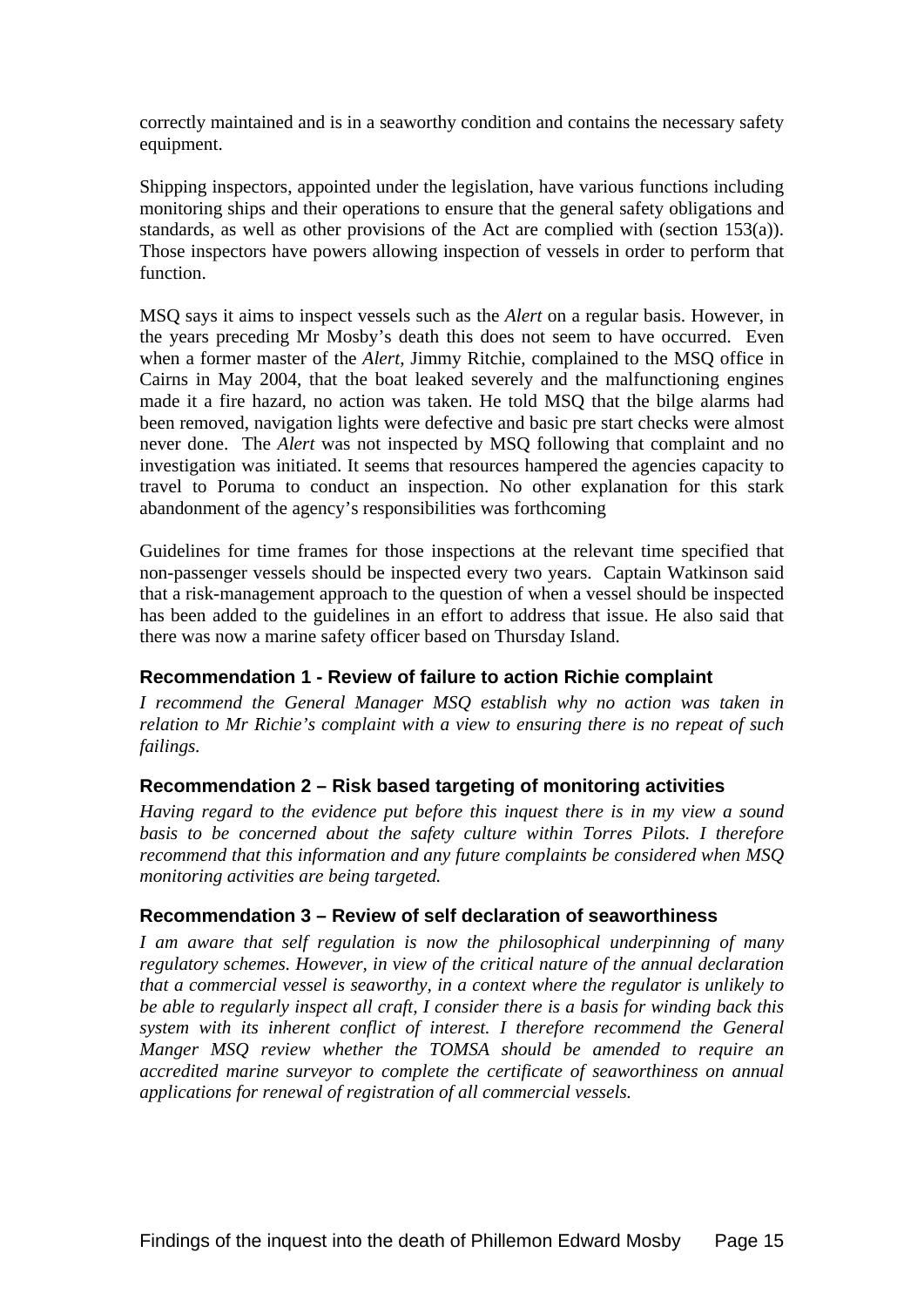### <span id="page-17-0"></span>**Oversight of pilotage by AMSA**

The *Navigation Act 1912 (Cth)* provides AMSA with the power to make regulations for the licensing of pilots, the conduct of pilots and the role of pilotage providers.

Standards for pilotage are contained in Marine Orders part 54 which calls up the Great Barrier Reef Safety Management Code (the Code) which annexes the Pilot Vessel Standard for Queensland Coastal Pilotage (the Standard). Pilotage providers are required by the Code to develop, implement and maintain a Safety Management System.

AMSA conducts 'desktop audits' of those systems to assess compliance. The Standard includes provisions regarding the construction of pilot vessels. Clearly, inspection of vessels is necessary to ascertain compliance or otherwise with such standards. The *Alert* was inspected by AMSA 2 July 2003 and was found to comply.

At that time the *Alert* was not required to comply with the provision in the Standard regarding gunwhale width. That provision says that –

- 3.1 A pilot vessel shall:
	- (b) have a continuous deck, clear and free of obstruction with adequate width between the gunwhale and superstructure for safe pilot access.

That provision and other more stringent provisions under the amended MO54, version 4 now apply to all pilot vessels.

The evidence highlighted that it is impossible to ascertain whether paragraph 3.1(b) has been complied with without some guidance as to what is an '*adequate width'* for side decks. The Australian Marine Pilots Association suggests that the Standard should stipulate that side decks of not less than 750mm are required on all pilot boats. However I am of the view that what is adequate will depend on a number of factors, including other safety features and the manner in which a vessel is operated. For example if a vessel were to have a forward hatch allowing direct access from the wheel house to the foredeck the width of the side decks may be irrelevant.

AMSA has appointed a Principal Pilotage Officer who is a master mariner and experienced pilot, to monitor compliance with those provisions. These are matters he should resolve as a matter of priority.

### **Recommendation 4 – Guidelines for applying the Pilot Vessel Standard**

*I recommend that as a matter of urgency, the Principle Pilotage Officer develop guidelines and explanatory notes to enable the pilotage industry to understand what is required for compliance with the code* 

## *The interaction between the investigative agencies*

I have dealt with the failure of the regulatory agencies to intervene before the tragedy occurred: I now need to consider their response subsequent to it.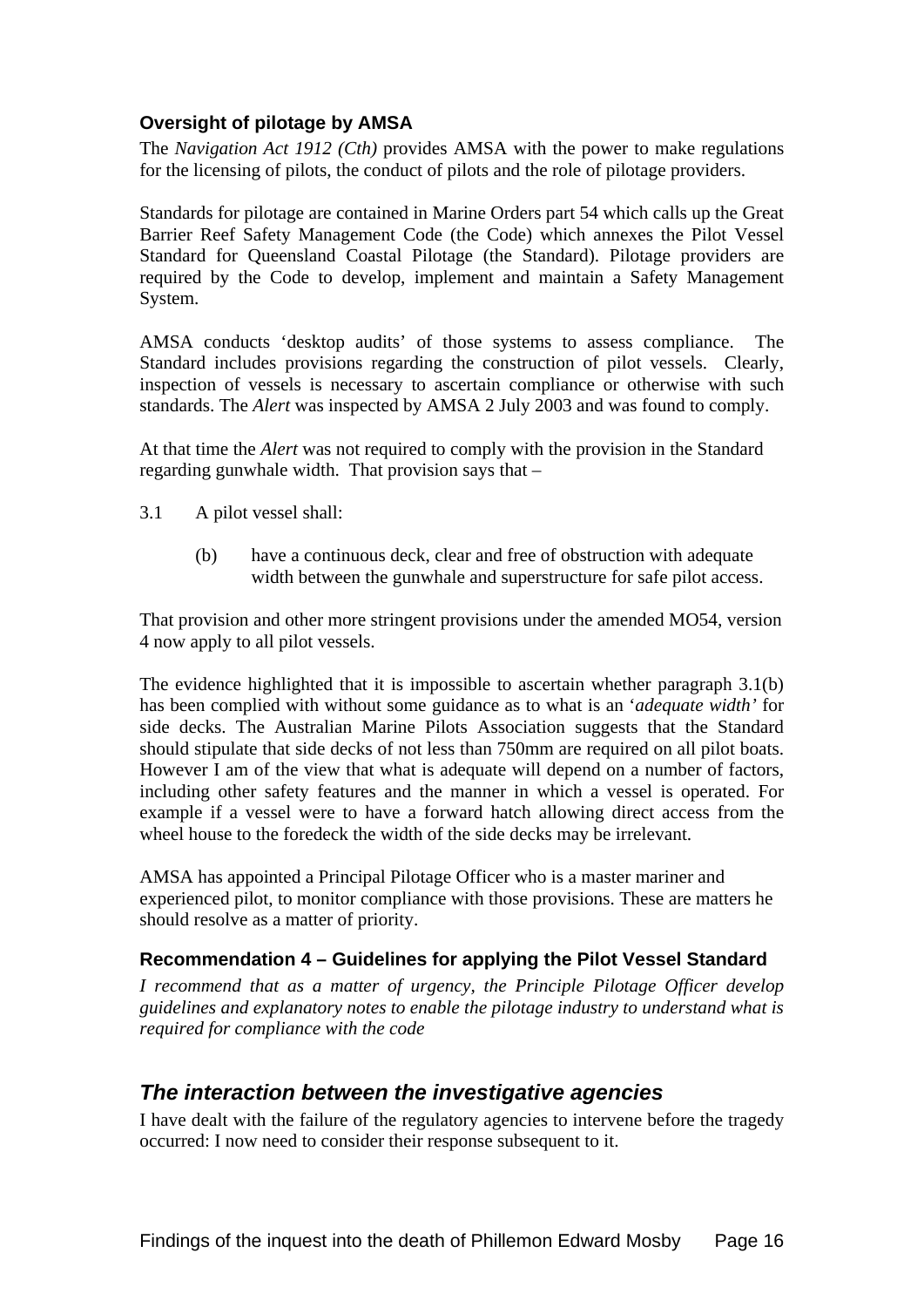<span id="page-18-0"></span>I have concluded the emergency response was appropriate and professionally carried out. The actions of MSQ to immediately go to Coconut Island and inspect the boat was also appropriate. Mr Cramp took decisive action to "condemn" the boat so as to prevent it being used further until its safety flaws had been remedied.

However, there was no investigation by the safety regulator and no enforcement action was taken, or it seems, even considered. Some explanation of that is required.

As has been mentioned, MSQ is the agency responsible for administering the TOMSA, the legislation principally designed to regulate marine industries and to ensure marine safety in Queensland. However there is nothing in that Act to exclude the operation of the Workplace Health and Safety Act and Regulations which are designed to do the same in workplaces generally. That Act is administered by the Division of Workplace Heath and Safety (WH&S).

Those agencies have entered into an MOU to provide for the sharing of information and the avoidance of unnecessary duplication of investigative effort. The agreement provides a mechanism for nominating a lead agency for enforcing the respective legislation by the regulatory agencies. Unsurprisingly, it provides that as a general rule, MSQ will be the lead agency in respect of marine incidents to which the TOMSA applies and WH&S will discharge that role when its Act is to be brought into play.

The MOU also provides for the agencies to work together on those matters which may be both a marine incident and a workplace incident.

In this case there was no such joint effort and MSQ played only a limited role in assisting the police officer who prepared the report for the coroner. An entry in schedule 2 to the MOU headed *Jurisdictional Examples* may explain the lack of collaboration by the two safety agencies: in relation to the example *Person lost overboard from a vessel,* it is stated that WH&S has no jurisdiction. This is clearly wrong. Mr Mosby lost his life as a result of a workplace incident that raised serious issues about the safety of that workplace.

The failure of MSQ to complete an investigation report or to consider enforcement action despite two of its officers identifying serious breaches of the Act was not able to be explained. The suggestion from one witness that they did not want to do anything to compromise the police investigation for the coroner is not tenable. WH&S, for example, regularly investigates and prosecutes breaches in matters that have been reported to a coroner.

### **Recommendation 5 – Review of WH&S / MSQ MOU**

*I recommend the Director of the Division of WH&S and the General Manger MSQ review the operation of the MOU in this case to consider whether changes are needed to encourage more collaboration in responding to incidents that appear to enliven the jurisdiction of both agencies.*